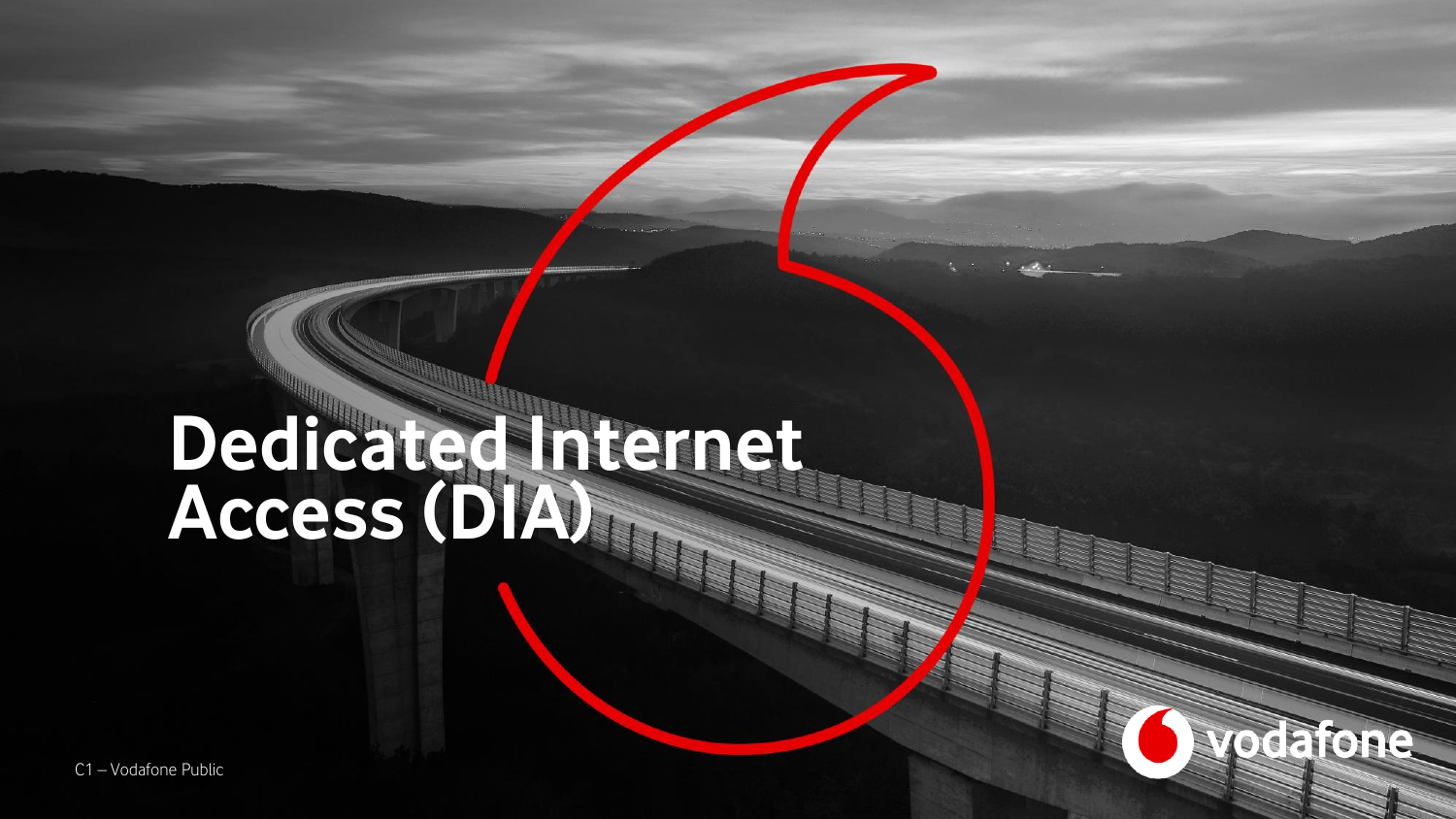#### C1 – Vodafone Public

VPN/Switched Ethernet services utilising

Vodafone's IP backbone. The service comes with dedicated bandwidth and symmetrical access speeds, making it perfect for website connectivity, business internet use or connecting remote or third party sites. It works by a Provision of Internet Access directly to the relevant IER (Internet Edge Router) using a point to point Leased Line or Ethernet service. This access method provides greater separation between

Dedicated Internet Access services and IP-

Vodafone Dedicated Internet Access (DIA)

is a fast and reliable service for your business that connects you directly to the IP-MPLS network, separating network paths and points of presence for multiple access circuits to a single customer location.



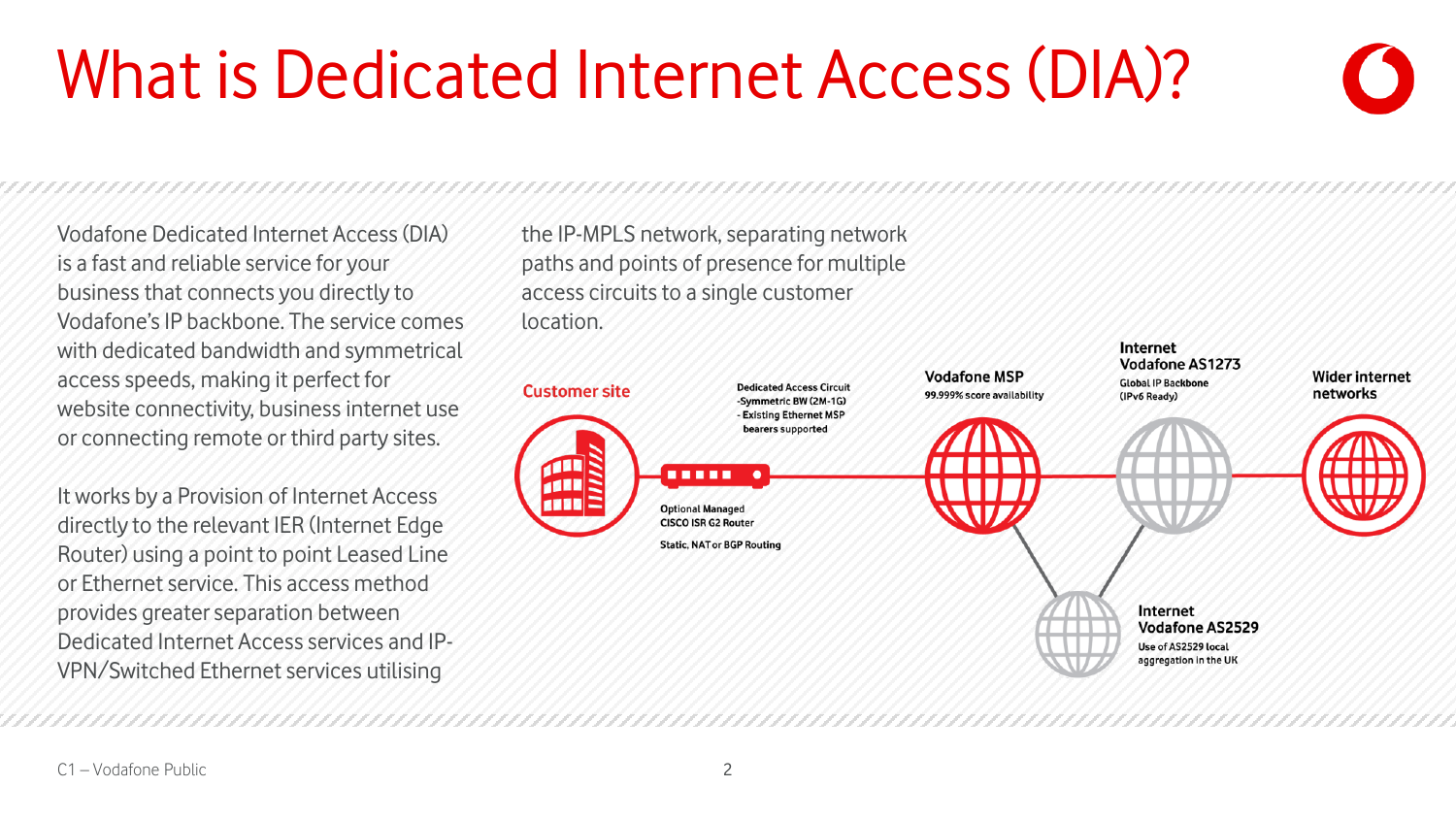### How is DIA different from Broadband and IP-VPN?

| <b>Dedicated Internet</b><br><b>Access</b> | Internet access dedicated to you, providing a<br>one-to-one service                                            |
|--------------------------------------------|----------------------------------------------------------------------------------------------------------------|
| <b>Broadband</b>                           | Internet access which is unmanaged and shared with others                                                      |
| <b>IP-VPN</b>                              | Connecting between multiple sites and the internet and/or cloud,<br>providing premium level quality of service |
| <b>Fthernet</b>                            | High bandwidth, low latency, unmanaged access between your sites                                               |
|                                            |                                                                                                                |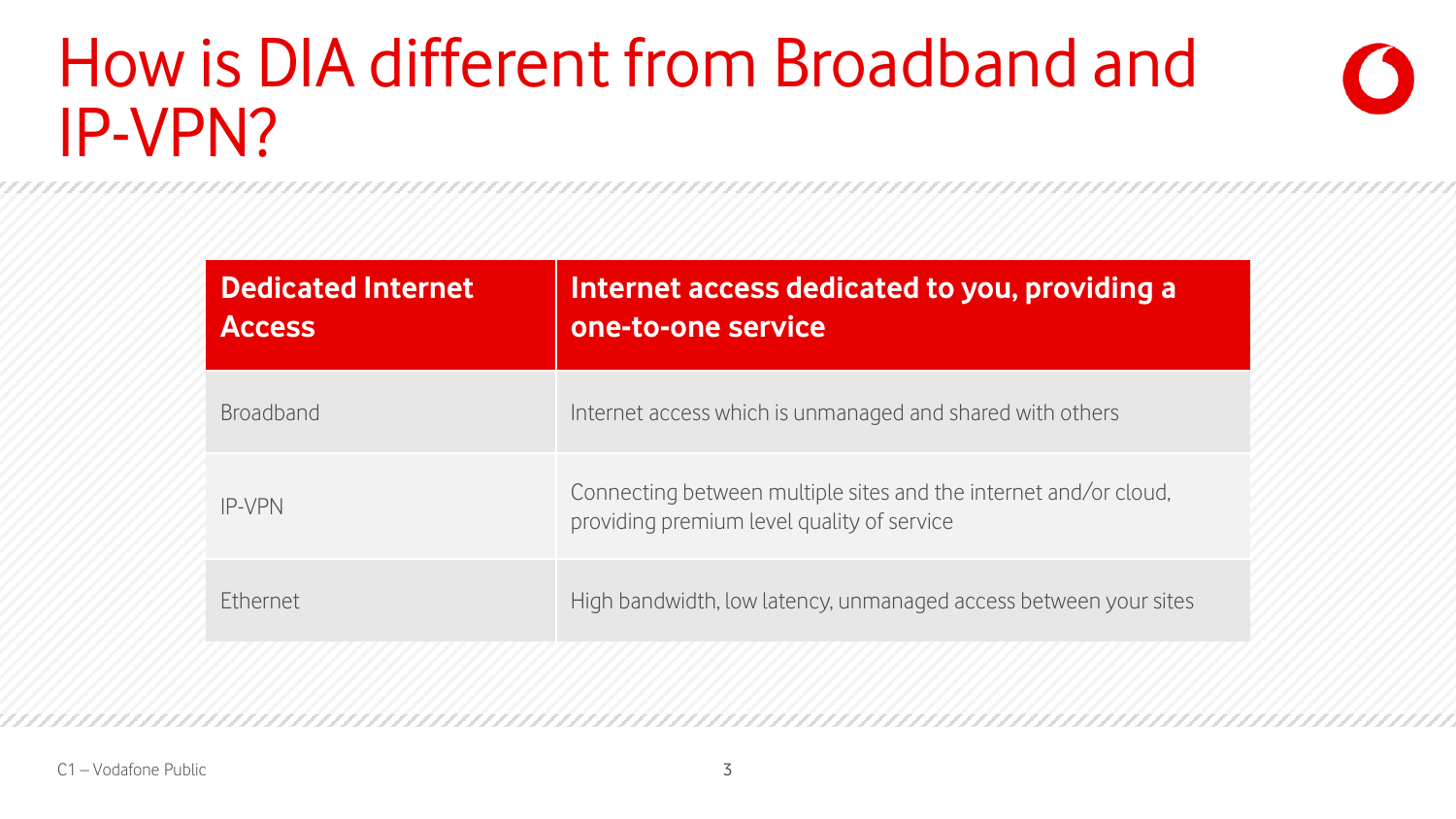#### C1 – Vodafone Public

start.

**Confidently connected** - Business-critical applications stay connected thanks to 24/7 support and service monitoring spotting problems before they

allowing you to get 100% of the bandwidth you are paying for.

**An uncontended service** - Dedicated circuits that provide high-speed, always-on and uncontended internet access



**The speed you need** - Choose the connection speed that suits your business today, with the opportunity to scale up and a burst option that provides extra bandwidth to meet unexpected peaks in demand.



**Unlimited access** - There are no restrictions on monthly usage or additional charges for large files, making it ideal for hosting your own website, managing email efficiency or supporting business-critical applications.

**Keep your connection and data safe** - with network security features including Distributed Denial of Service (DDoS) protection, internet proxy services, email security, managed firewalls and resilient service options.



# Features

Key features

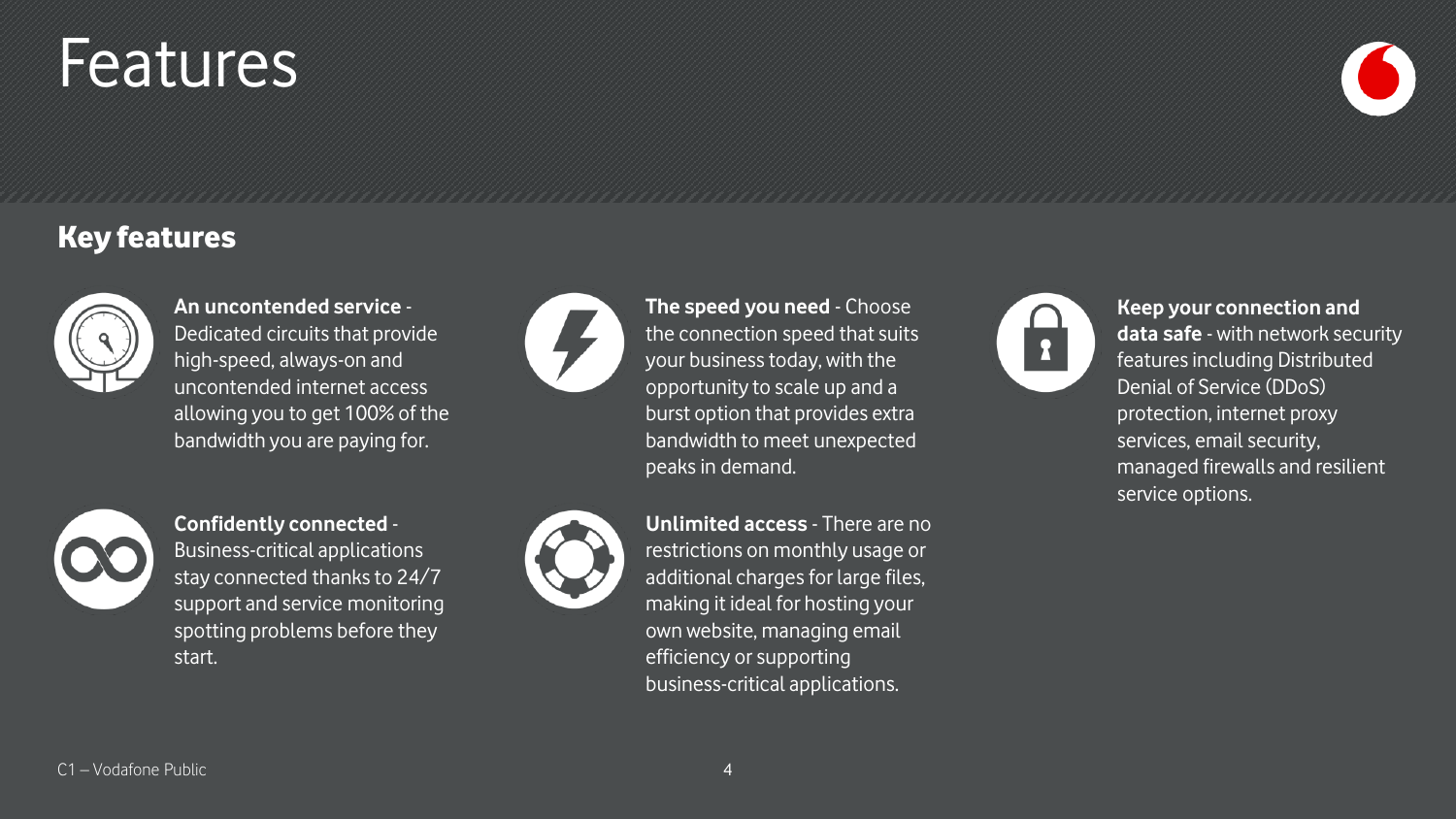### Features



| <b>Feature</b>               | <b>Sub-feature</b>                                                                                             | <b>Standard</b> | <b>Optional</b> |
|------------------------------|----------------------------------------------------------------------------------------------------------------|-----------------|-----------------|
| <b>Access circuit</b>        | 2, 4, 6, 8, 10, 100, 1000Mbps symmetric bandwidths                                                             |                 |                 |
| Service/port BW              | Committed bandwidth options from 2 Mbps to 1000Mbps                                                            | $\checkmark$    |                 |
|                              | Committed bandwidth plus burst options from 2Mbps burst to 4Mbps to 500Mbps burst to 1000Mbps                  |                 |                 |
| <b>Customer site routers</b> | Range of Cisco ISRG2 routers come fully installed and configured with remote change management and maintenance |                 |                 |
| Internet features            | Domain Name Service transfers/registrations, authoritative DNS, DNS caching, SMTP mail                         |                 |                 |
|                              | IP Address Blocks: Portable and non-transferable IPv4 and IPv6 addresses                                       |                 |                 |
|                              | Autonomous System Network numbers registration and routing                                                     |                 |                 |
|                              | <b>Performance Reporting</b>                                                                                   |                 |                 |
| <b>Security features</b>     | DDOS Protection: reactive and proactive options using share or dedicated cleaning zones                        |                 |                 |
|                              | <b>Dual Homing and Resilient Services</b>                                                                      |                 |                 |
| Service support              | Proactive monitoring for unavailability and 24/7 incident management                                           | $\checkmark$    |                 |
|                              | Standard change management services                                                                            | $\checkmark$    |                 |
| <b>Technical features</b>    | Routing: static, BGP with default route, BGP with full routing table                                           |                 |                 |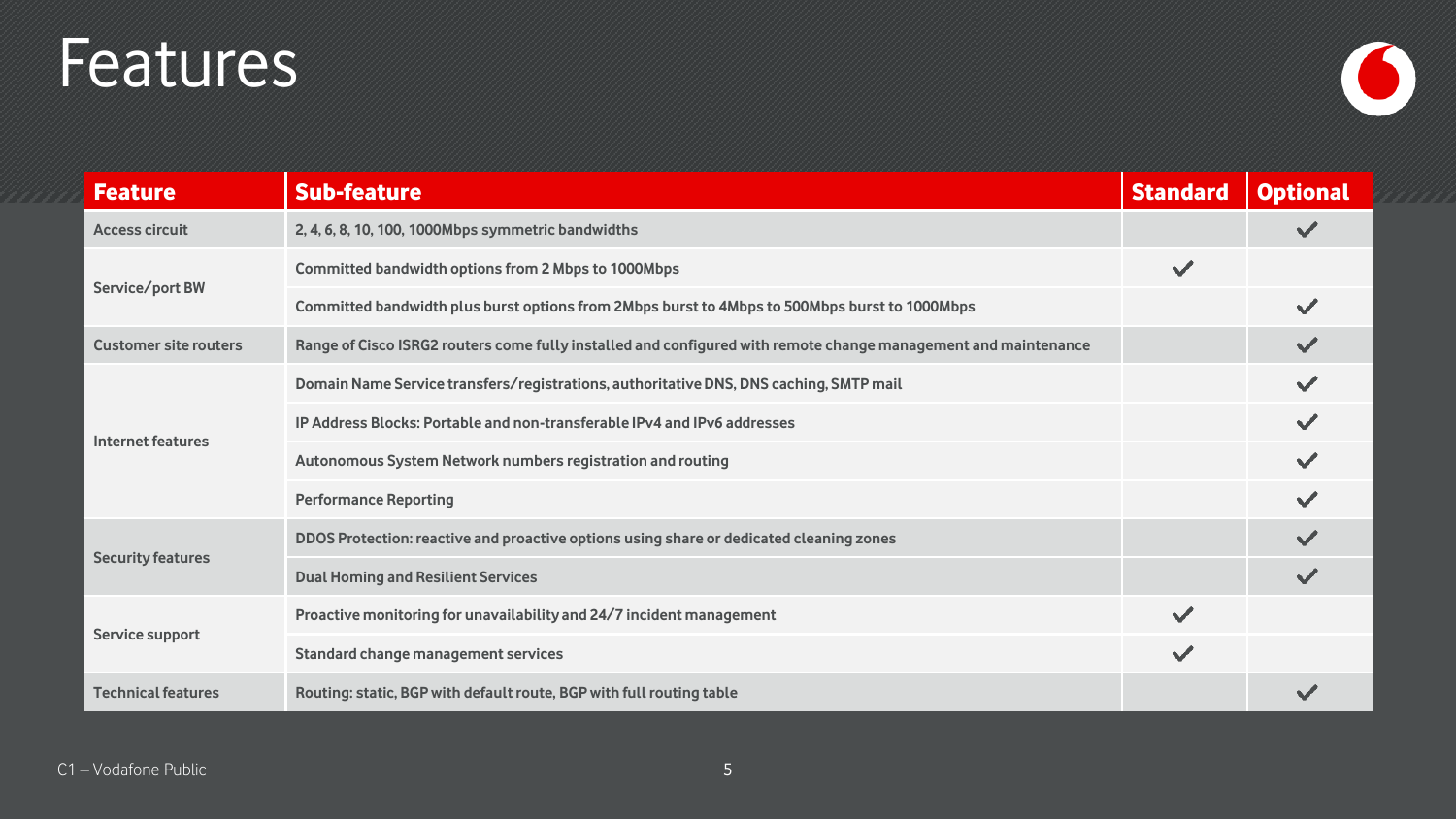# Benefits (summary)



### An uncontended service

Internet access that allows customers to use 100% of the bandwidth they're paying for. Therefore, as the service is not shared by other customers, it allows more constant speeds, even during busy times.

### **Efficiency**

Providing internet access as a network-based service allows multiple sites to consume bandwidth from a central location, sharing the cost of internet access.

### Resilience

Providing greater resilience by decentralising internet access and removing the reliance on a single location. Also by opting to connect a site directly to an Internet Edge Router (as opposed to a connection over Vodafone's MPLS network), it provides greater separation between IP-VPN and DIA access into a customer location.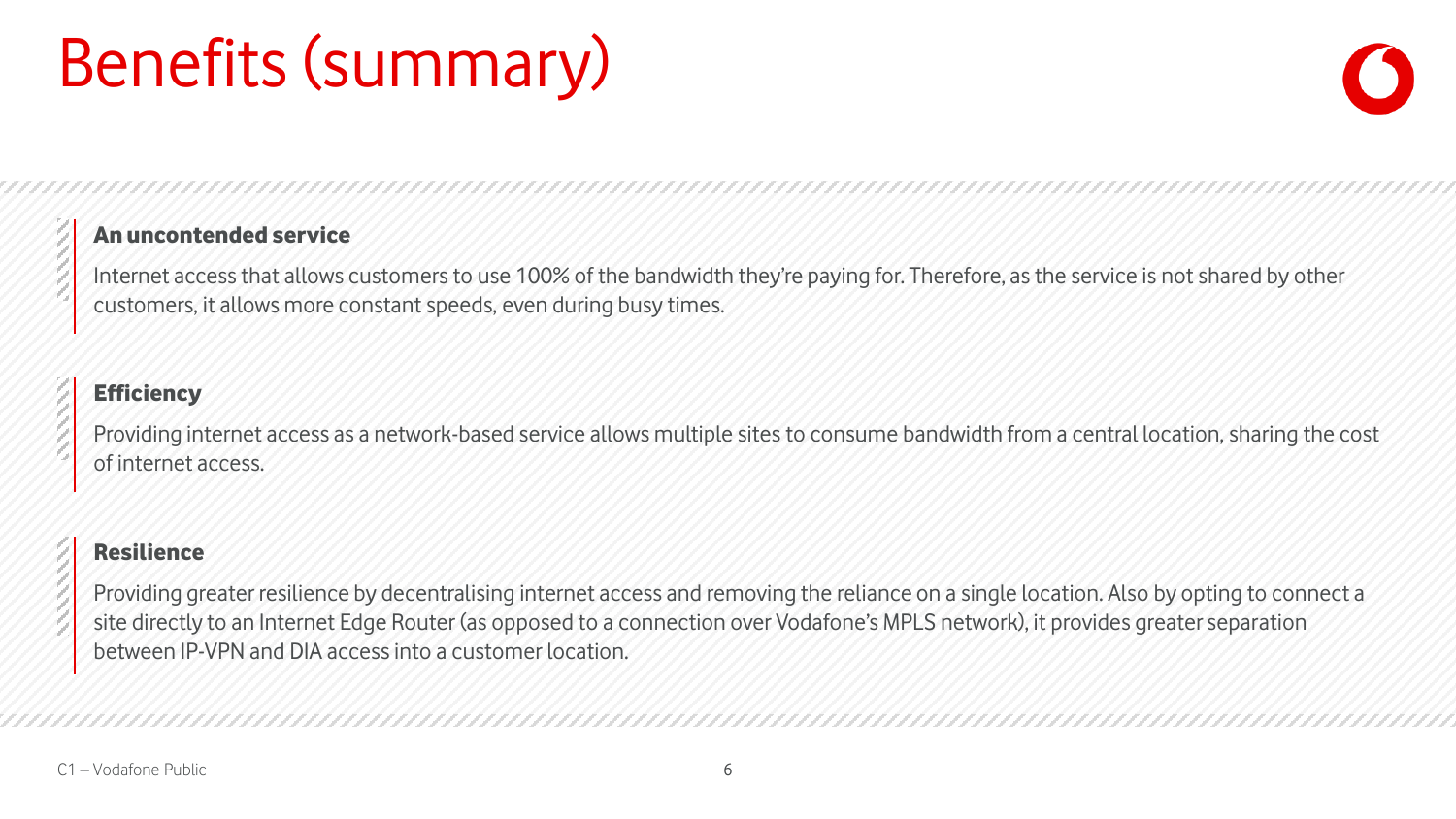# UK Footprint



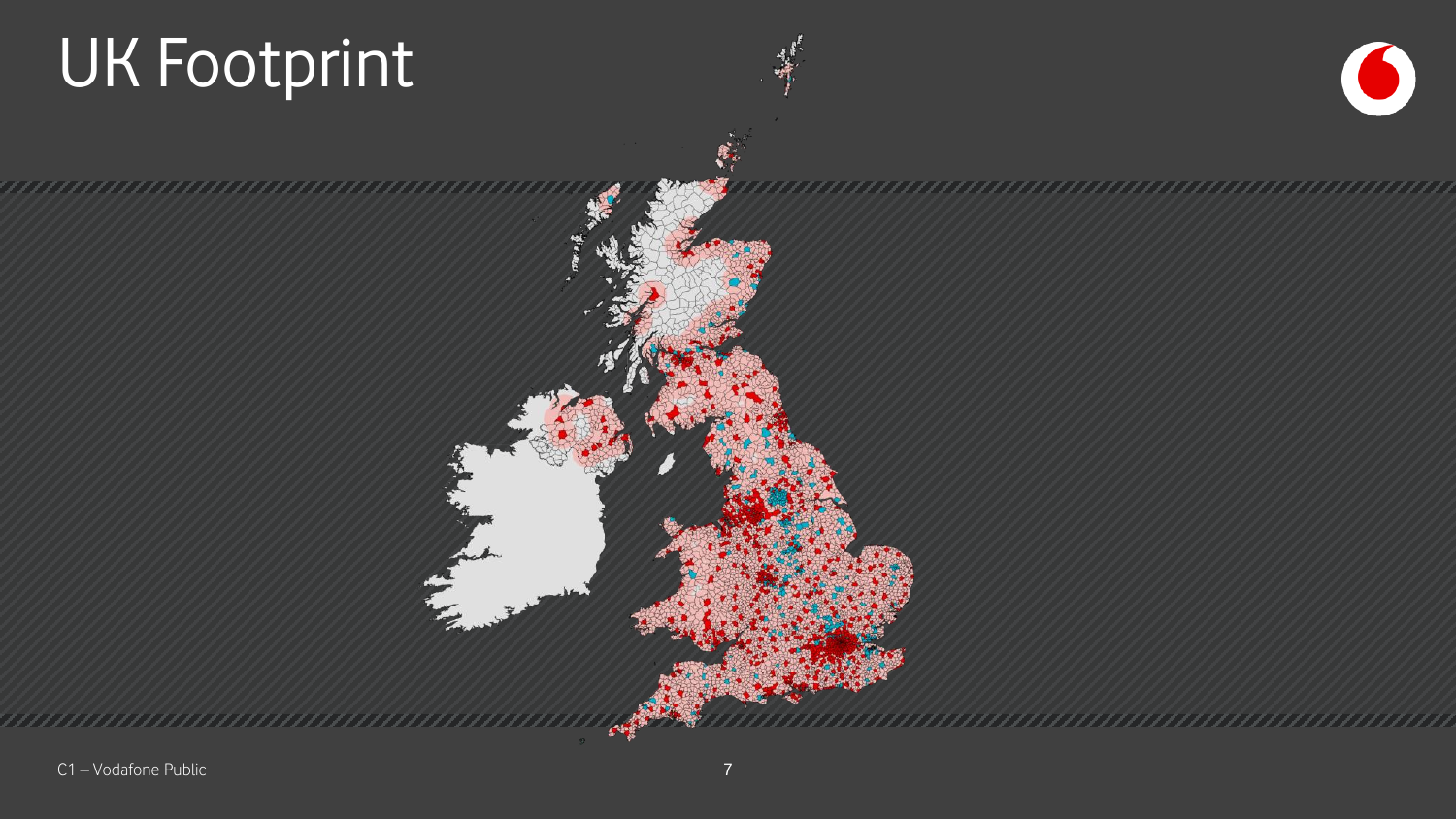# Why Vodafone?



Vodafone is committed to providing our customers with a truly fast, reliable and exceptional service. With Dedicated Internet Access from Vodafone, businesses that have outgrown or have greater demands that cannot be accommodated can benefit from our comprehensive portfolio of Connect, Communicate and Collaborate services. We can help businesses consolidate communications, simplify supplier management and provide tangible cost savings. Vodafone's strong relationship with the IP backbone allows us to be one of the world's most reliable networks, making it simple to tailor Dedicated Internet Access to exactly the way you want it.

### Find out more

To learn more about Vodafone Dedicated Internet Access, please contact your Account Manager or call us on 0808 004 4481.